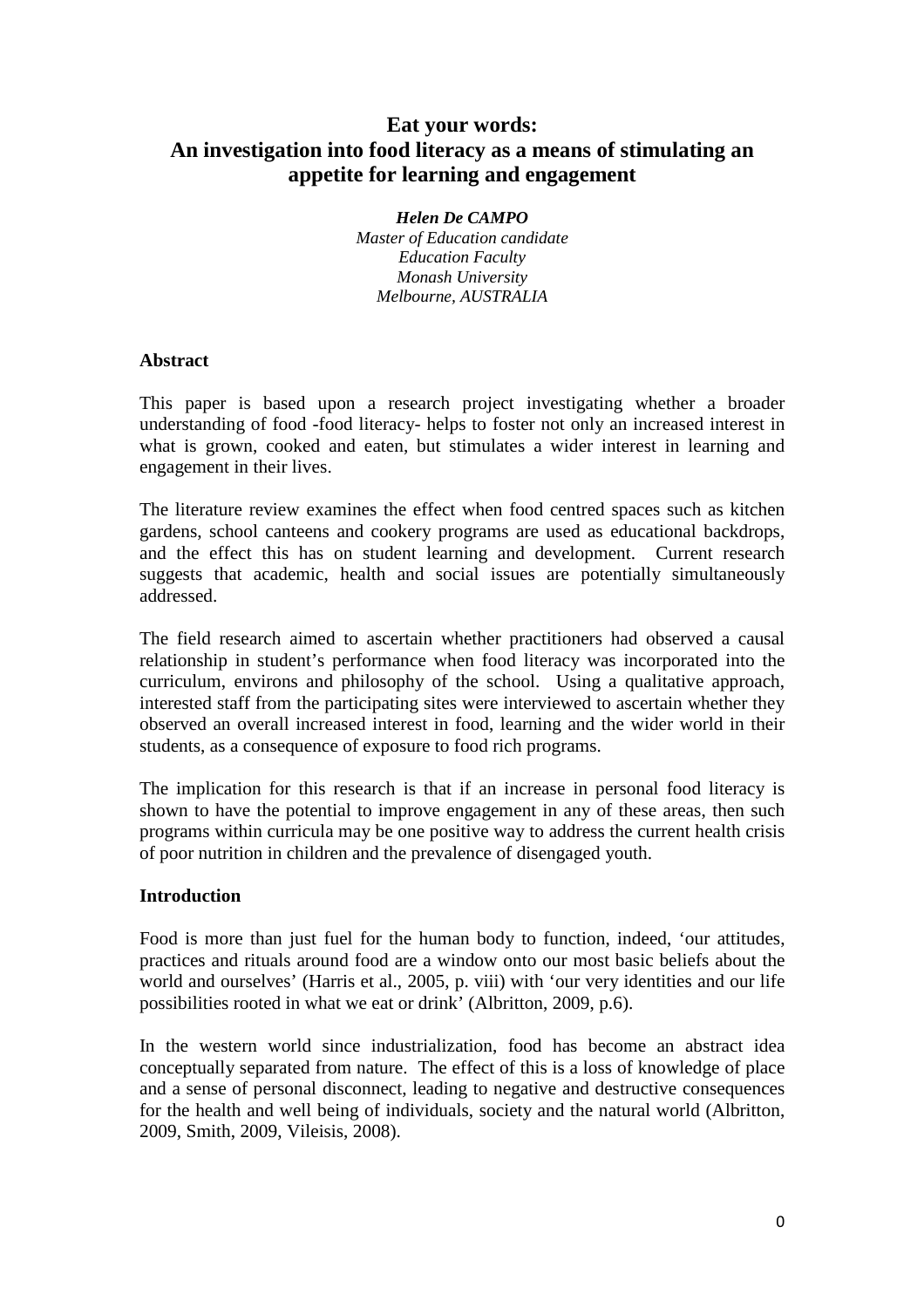This 'lost consciousness of the connection between food and the land' (Smith, 2009, p.54) can be regained by a 'cultivation of an appreciation of the intimate connection between our human lives and the natural world' (Smith, 2009, p.57). Thus 'knowing food isn't solely the means to a meal, it provides a fundamental means for making sense of our place in the world' (Vileisis, 2008, p.52).

## **Literature review**

The review attempts to firstly define "food literacy" with the understanding that literacy is tied to our identity and has become 'a cultural and social practice involving the development of a broad range of abilities with the context of learning for life' (Crilly, 2003, p.36). A broad and applicable interpretation, which cultivates the notion of food literacy as 'the ability to understand where food comes from and how it is produced, appreciate the cultural significance of food, make healthy decisions, and recognize the implications – social, environmental, political, cultural and economic – of the food we eat' (Yamashita, 2008, p.5) is chosen as it is 'an understanding of literacy that is appropriate for our time' (Crilly, 2003, p.36).

The literature review then locates academic research that examines what the effect is when spaces such as kitchen gardens, school canteens and cookery programs are used as educational backdrops with food as the focus, and the impact this can have on student learning and development. The findings suggest that there is not only an improvement in personal issues such as nutrition (Gibbs, 2009) and scholastic involvement (Miller, 2007), but with increased self esteem and efficacy that come from a personal hands on involvement with real food, social issues are simultaneously addressed (Gibbs, 2009, Ozer, 2007). Further to these outcomes, concern for and an increased interest in the wider ecological environment is apparent (Green, 2007).

John Dewey's advocacy for holistic, experiential hands on education is applicable to food literacy (Yamashita, 2008, Faddegon, 2005). Of particular relevance to this paper is Dewey's enthusiasm for food education through vegetable gardening and cookery to enable students to transform themselves and help equip them for life (Dewey and Dewey, 1915, Dewey, 1902). Hence, the connection between food, its importance in our identity, the effect of food in our lives and the ability to be critical in our attitude to food is made, with the conclusion that there is potential for food literacy to be a powerful tool with which to navigate the world (Smith, 2009). **Research method** 

The field research was undertaken to ascertain whether practitioners observed a causal relationship in students' performance and outcomes when food literacy is incorporated into the curriculum, environs and philosophy of the educational institution. In designing the research, a qualitative approach was adopted, as it is useful when 'meanings and perspectives of individuals are important' (Pintrich and Schunk, 2002, p.11). One on one semi structured interviews were used as a means to 'find out what is happening, seek new insights, (and) identify general patterns' (Altinay and Paraskevas, 2008, p.113).

Likely settings were identified from state government websites - with the final participating sites being 2 primary schools that promoted kitchen gardening as part of the curriculum, and 3 technical institutions that offer a cookery component as part of a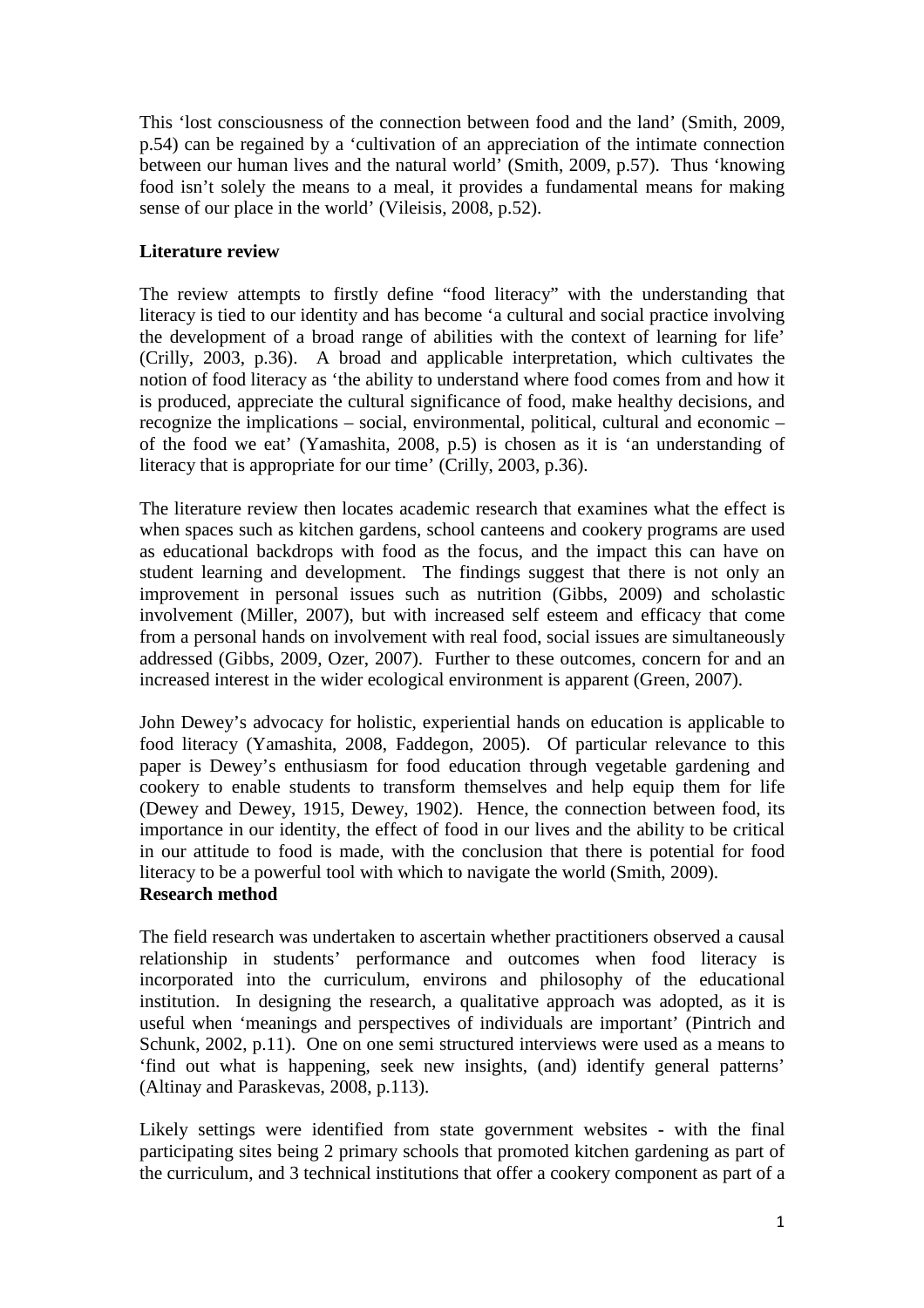certificate qualification. Of note is the 3 TAFE based locations all had "youth programs" in place, funding for courses being contingent on meeting subsequent employment quotas.

Given the limited scope of the minor thesis, I was attempting to gauge if practitioners noted any attributable changes in students who were involved in aspects of food literacy as part of their studies. The eventual nine participating interviewees, whose roles varied from youth worker to literacy teachers, were from five different locations. Table 1 shows the range of food related programs on offer at the respective locations, and gives an indication of the role of the respondents, each respectively identified by a pseudonym.

| <b>Site</b><br>details                 | <b>Kitchen</b><br>garden | <b>Healthy</b><br>food<br>ethos | Cooking<br>program | Cafe<br><b>or</b><br>shop<br>onsite<br>selling<br>resultant<br>produce | <b>Other</b><br>activities                                                                 | <b>Interviewees</b><br>role<br>and<br>identifying<br>pseudonym                                            |
|----------------------------------------|--------------------------|---------------------------------|--------------------|------------------------------------------------------------------------|--------------------------------------------------------------------------------------------|-----------------------------------------------------------------------------------------------------------|
| Primary<br>1(P1)                       | yes                      | yes                             | yes                | yes                                                                    | Guest<br>speakers<br>Recipe book<br><b>DVD</b><br>production<br>of<br>food<br>competitions | Principal<br>(P)<br>Canteen<br>and<br>Manager (N)                                                         |
| Primary<br>2(P2)                       | yes                      | no                              | limited            | no                                                                     | Farmers<br>market                                                                          | Garden<br>Program<br>$Co-$<br>ordinator (D)                                                               |
| <b>TAFE</b><br>$\overline{1}$<br>(T1)  | no                       | no                              | yes                | yes                                                                    | Excursions<br>food<br>to<br>market,<br>animal farm,<br>5 star hotel<br>and<br>restaurant.  | Program<br>Manager (S)<br>Literacy<br>Teachers (L)<br>$\&(J)$<br>Personal<br>Development<br>Teacher $(B)$ |
| TAFE 2<br>(T2)                         | yes                      | yes                             | yes                | yes                                                                    | Excursions<br>food<br>to<br>market<br>produce<br>farms,<br>and<br>hospitality<br>venues.   | Senior<br>Educator-<br>Youth<br>Programs $(C)$                                                            |
| Youth<br>program<br>affiliated<br>with | yes                      | yes                             | yes                | yes                                                                    | Recipe book<br>Excursions<br>markets,<br>to<br>supermarket                                 | Youth Worker<br>(K)                                                                                       |

**Table1: Summary of food spaces and activities at participating educational sites**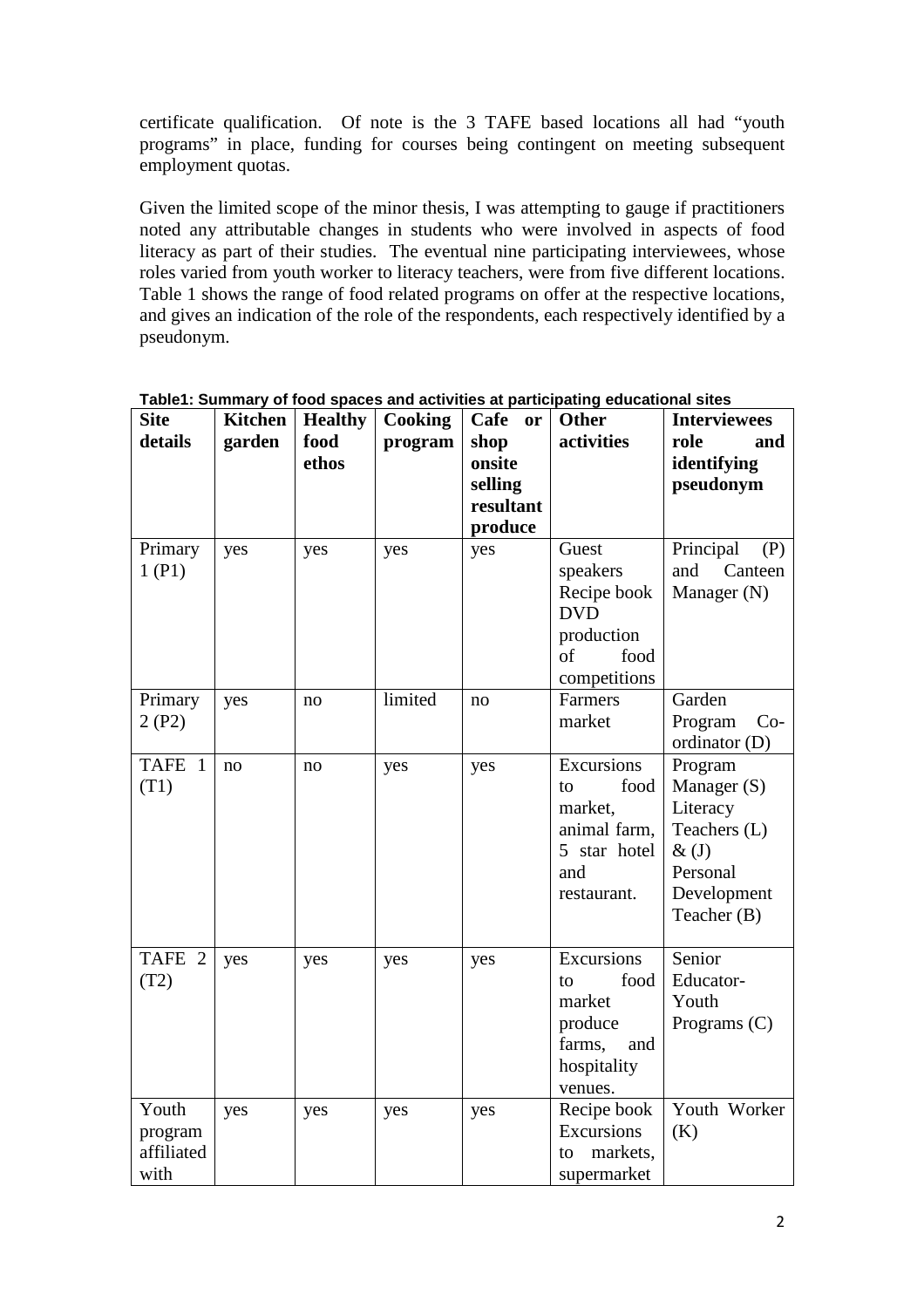| <b>TAFE</b><br>ັ |  |  | and          |  |
|------------------|--|--|--------------|--|
| $\tau$<br>1 J    |  |  | restaurants. |  |

The research questions were:

- What are the facilities and the interviewees role/involvement at the location?
- What are the food related programs at your site?
- In your view, what is the impact of the food related programs on student engagement?

## **Findings and discussion**

On analysis, three prominent themes emerged from the interviews. These were identified as a developing sense of connectedness, the relevance of applied learning and the transformations in students that were observed to take place as the engagement with gardening, cooking and food programs took place. Due to the length constraints in this paper, it is this last perspective of student transformation in terms of social impact that is considered in the following discussion.

Several of the interviewees commented on the food experience affording an opportunity to inadvertently develop manners and other normative behaviours in the students. The kitchen gardening program at P2 involves learning basic cookery, using the produce from the vegetable patch as part of the lesson. The students then consume the resultant food as a group in their outdoor classroom:

> A lot of it is just learning to cook and learning to use knives correctly and sitting down and sharing a meal. *D, Garden program co-ordinator, P2.*

This effect of enjoying a meal is echoed by the youth worker of the teenage trainees, when the students sit down to share the food they have just learnt to cook:

> It brings people together, we talk, and we've got kids that have never sat at a table together. They sit at a table and they use a knife and fork. *K, Youth worker, T3.*

The flow on effects of the act of sharing food is being recognised by the canteen manager at P1. She describes the activities and behaviour of the primary aged children as they prepare to feed and serve the customers attending the school's cafe, which is run from the canteen site:

> And the kids do everything, its waiting on tables, its decoration of tables, it's how to put the knives and forks down, it's how to serve someone, how to be hygienic, how to have manners, how to be respectful'. *N, Canteen manager, P1.*

The instances above suggest that the ceremony of cooking and eating a meal help in developing positive social skills. The increasing confidence in cooking and food in general translated to flow on beneficial behaviours elsewhere, across all age groups. The effect of exposure to food within a more formal training program is seen to affect older children in similar ways. For instance one particular commercial cookery program has been observed to have a profound effect on the dispositions, circumstances and presentation of the teenage trainees who are able to complete the course.

> The transformation is quite amazing. From the 10 week program when they come to us they can be homeless, they can be on drugs, they can be foul mouthed etc and then 12 months down the track the few that are still hanging around go into their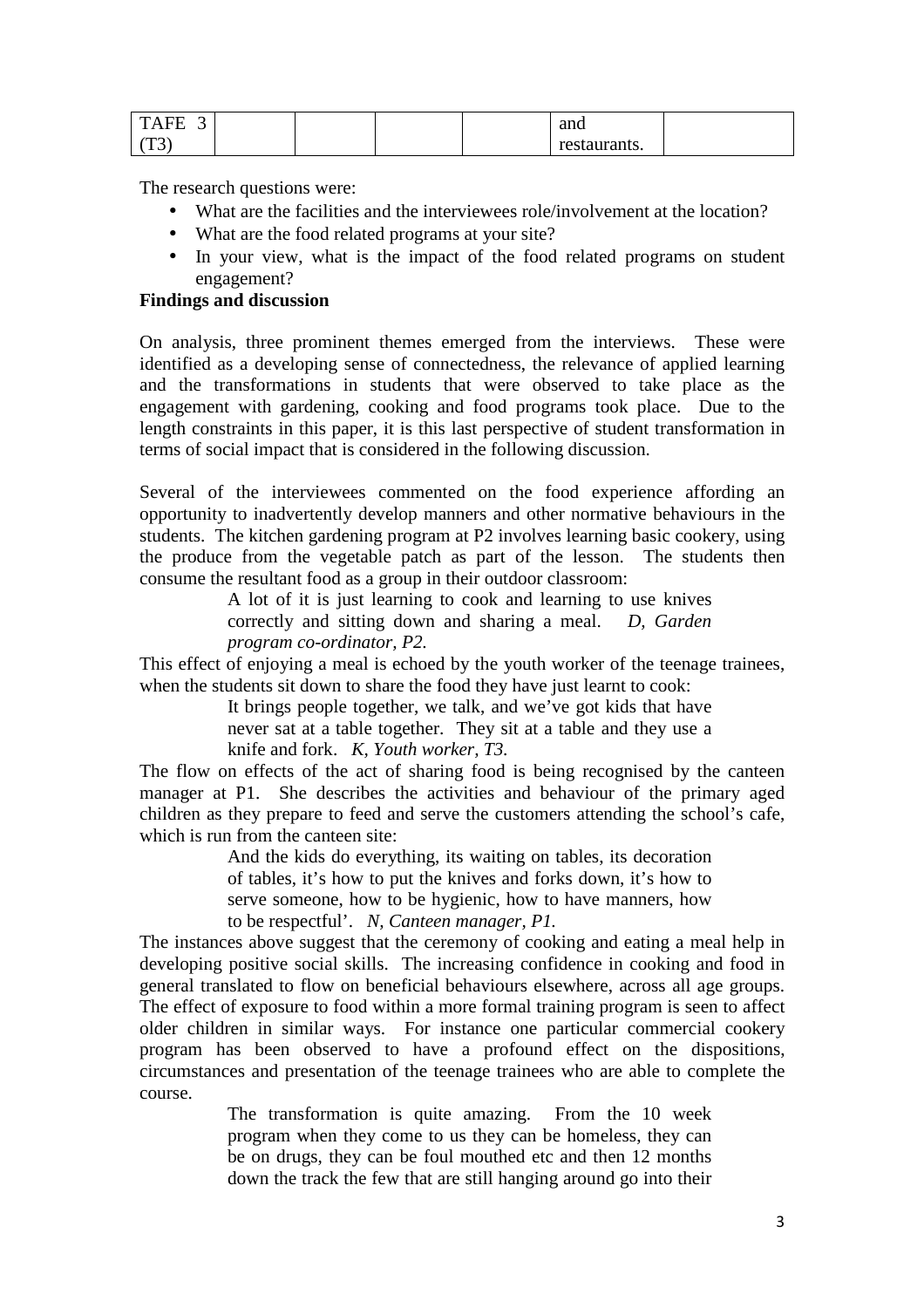2nd year - they are quite refined. Their confidence increases in other ways - the increases in food knowledge and being comfortable in a kitchen and being respectful to their chef de partie, they learn to be part of the team. *C, Senior educator, youth programs, T2.* 

With the burgeoning knowledge and skills, some of the teenagers are then more interested in what they are eating:

> Hearing them talk about what they've cooked or what they are eating...all of a sudden they are interested in what their mum is cooking them. *B, Personal development teacher, T1.*

Similarly, the commercial cookery group at T2 were soon observed to become more discerning in terms of fast food consumption:

> It's really funny, you'll watch them they'll all nick up to KFC [Kentucky Fried Chicken] initially and then kind of realise it's not that great and it just makes me feel sick-how about we just ask chef if we can whip up a pasta carbonara. *Senior educator, youth programs, T2.*

C notes a further confidence, which grows as the skills and palate develops:

A group were doing prepare and serve meat and it was just amazing to see them whip up a hollandaise sauce to go on a sirloin because they felt like it when they were cooking their steak. It's really nice to watch them really try to think like a chef. *C, Senior educator, youth programs, T2.* 

The youth worker enthuses about the flow on benefits she has observed as some of the teenage relish utilizing their new skills:

> They go home and they present meals to their mothers. They cook for their families, they have friends over, they want to cook. Like its all personal development. It's like within it all if you're not the next head chef that's fine with me, but you're going home and now you're cooking better things for yourself. You're making better choices and you're also educating the people in your family about it. *K, Youth worker, T3.*

As alluded to, ultimately, the purpose of the TAFE programs is to impart employability skills so the trainees are in a position to get jobs. The programs are designed to support and foster a sense of purpose and motivation, by simulating a real time hospitality environment in which the trainees can develop competence and confidence in the type of work they are training for. As a lead up to this, a lot of preparation is done in complementary classes at all TAFES to ensure the students are in the best position for future employability. Despite this type of preparation, sometimes the students' expectation is not realistic. Here a literacy teacher describes the pre-existing idealistic notions of some of the students from T1:

> They just get these pictures in their head of these beautiful things and it's just not what the reality is. Hospitality isn't all sexy fantastic, Master Chef, immaculate kitchen kind of stuff, it's a lot of hard work, its grind. It's absolutely grinding kind of business – I know I've done it too. Yeah so it's good to disabuse students of those notions that this will be lots of fun and fantastic. I mean there are elements of that of course; it's a great industry to be involved in, lots of fun if you are working with the right people and what have you. But you need to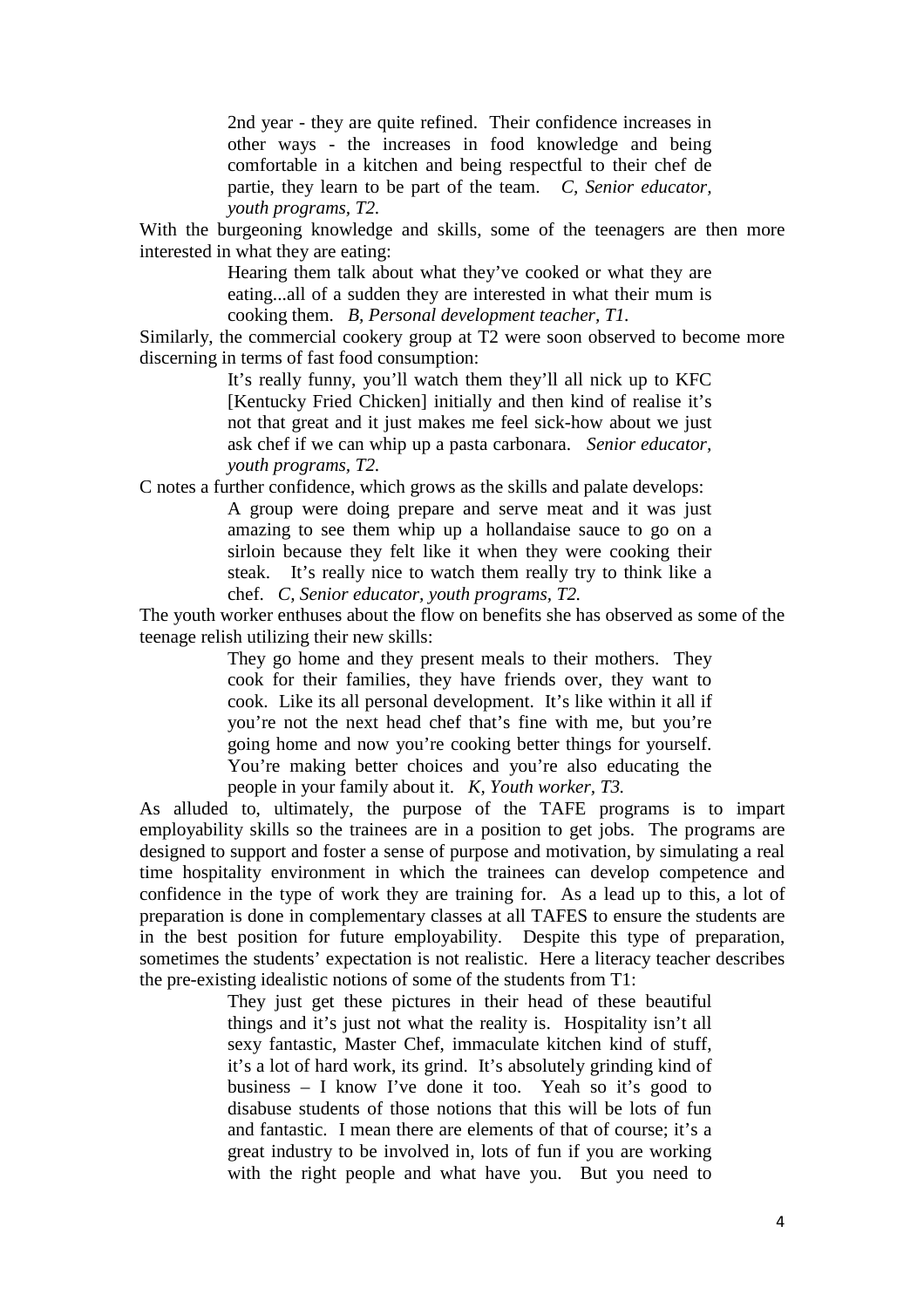develop some sense of the reality of it all and this is the role of the College in hospitality and other industries as well. …*J, Literacy teacher, T1.* 

As described, hospitality comes with its own challenges in regard to the impost on lifestyle. The following goes on to describe some students' resistance to the difficulties of the early operating hours associated with staffing a breakfast restaurant:

> Quarter to seven start, so some of them were up at 5 o'clock and some were very resistant to it and they'll argue about it and I don't think that's so much the fault of the program as the attitude of the individual and their understanding of the compromises individuals have to make when they do enter the workforce. *J, Literacy teacher, T1.*

This outlook was shared by the other literacy teacher at the same location:

I know that even though its hard work and they've got to get up early and so on that gives them an idea that it is a tough industry too, umm, so it gives them a realistic understanding of the demands of hospitality in this case, so I think it was a really valuable experience with the difficulties as well as a really practical insight into the industry. *L Literacy teacher, T1.* 

Apart from the sometimes anti-social hours, hospitality can also be challenging in terms of its stressful environment, which is in part caused by the immediacy of the nature of the work. The same teacher felt that the realism and pressure of running the breakfast restaurant helped the cohesion of the group, with their developing teamwork being an outcome of the cooking program:

> The kids have social aspects too because its teamwork, it's working together, dealing with the public, absolutely. Working under pressure so I think all those things are really beneficial socially as well as academically, and I think it helps the cohesion of that group that was also evident in their attitude to one another and in my literacy class and what they're doing there. *L, Literacy teacher, T1.*

This amity is apparent in the description by the same teacher of an activity in one such literacy class, where the students were asked to maintain a food diary over a week:

> And that was great - it was a social thing and they could compare and they could laugh about the appalling diets that many of them have, but it was done in a non-threatening way. *L, Literacy teacher, T1.*

The development of social improvement between hospitality group members was evident to a teacher of another subject associated with the culinary cohort at T1:

> Socially they are definitely close. Those that were in hospitality, even though they have a different elective this semester, they still hang out together, so from that perspective their relationships have obviously worked well with an opportunity to bond and form friendships. *B, Personal development teacher, T1.*

An example of social transformation comes from the relationships that can develop with authority figures, in this case, the police. The potential of a positive interaction is described when a student, who is known to the officer, steels himself to come out of the kitchen and greet the policeman who has just dined in the training restaurant. The youth worker explains the situation in detail: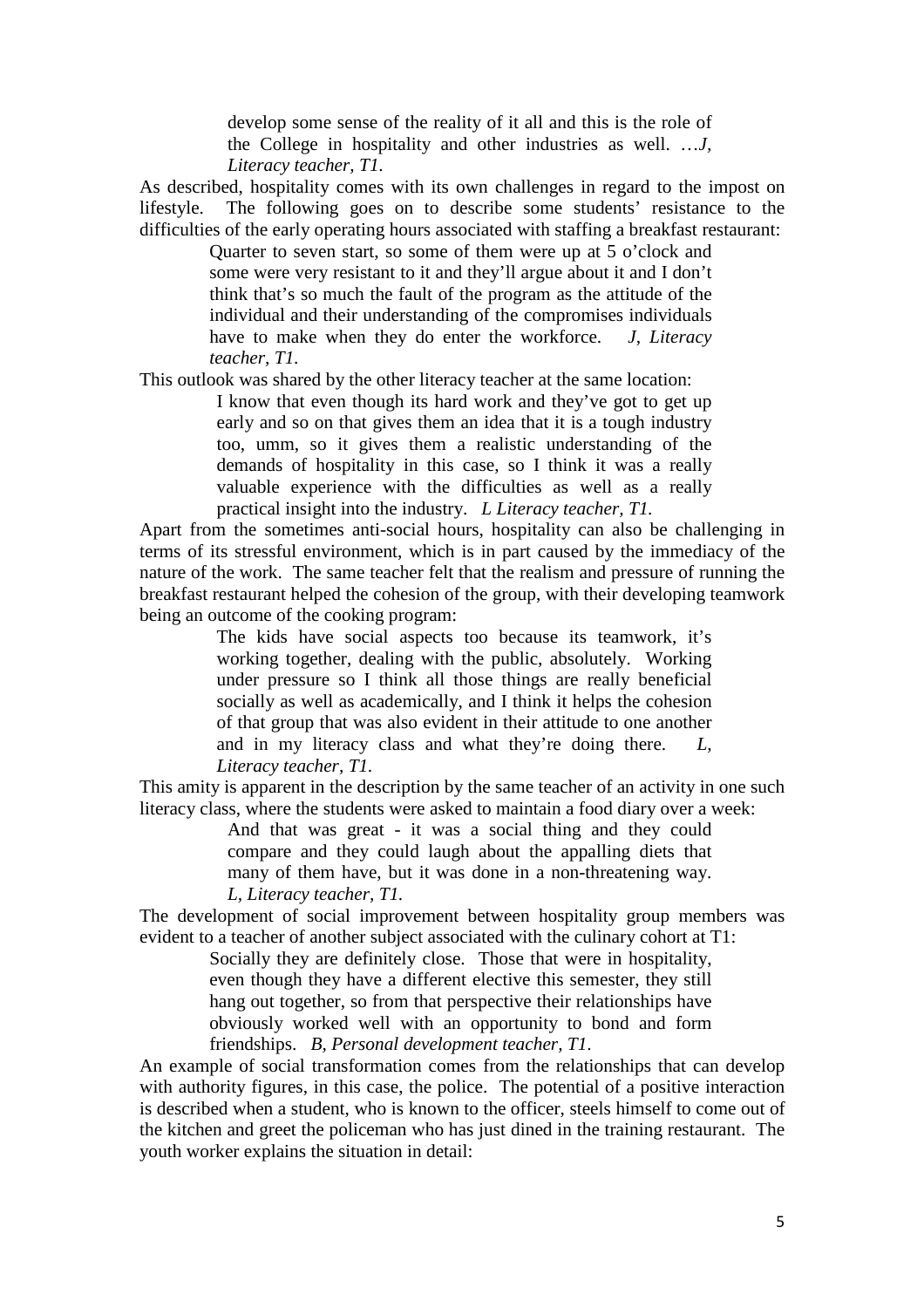One of the kids was very negative against the police officers. He had quite a mouthful to say within our own group on what he thought of them and what he was going to do and at the end of the function I said to him, why don't you – because we get the kids sometimes to come out with and help with food because he was in the kitchen. So he came out from the kitchen…So he came out, oh yeah, head down and that and went to the table and the first main police officer that he's seen was a police officer that had helped his family in a very traumatic incident and he [the policeman] was just in awe – the policeman he's like 'oh my God, is that Michael, Michael's here' and it was just amazing how…the child, my client, he just flipped. He was like… he knew, the whole thing changed and then it was really interesting because then he sat there talking to him [the policeman] for the next ten minutes and then all the kids were reflecting, him speaking to a police officer – it's like 'how do you know him' and he's like 'he's my mate' and it was really positive within the negative. And then you've got the police officer looking at the client going, 'good on you, see look at you now, look what you're doing, you've applied yourself and you're doing something good mate. It's great to see you're not in the police station'… And the kids see that as well and yeah, and then they discuss that as well. *K, Youth worker*, T3.

The above excerpts and discussion has attempted to illustrate the potential of food literacy in changing students' outlook through exposure to food rich environments. One teacher describes from her perspective why she thinks the program has such an impact.

> I mean one of the things about the hospitality program is its quite rich in terms of exposing kids to different elements of the hospitality industry. You know the visit at the Langham [5 star hotel] sort of shows your top of the range and what people might aspire to, so they get to see what that's like. They go to the markets; you take them out to the farm to see animals in their natural state. You've got to be aware of all those issues relating to food, so I think – it's such a rich program that kids could not fail to be influenced in some kind of way no matter how resistant they might be. Or appear to be resistant to some of the ideas that you're explicitly teaching. I think it filters through because it's such a new experience and it takes them into a completely different world. It matures the students, some of them, not all of them, but I think it contributes to the maturation, yeah and certainly how could you not help and end up seeing the world in a slightly different way having gone through all those different experiences that you've never been exposed to or been oblivious to previously. I think that's our job really and it does certainly contribute to their understanding and their place in the world. *T1, J, Literacy teacher*

and finally, the satisfaction of the end product is evident when the outcome is thus: They do the cookery program, they then like it, they then do VCAL with us, they do the Certificate II, next they are doing a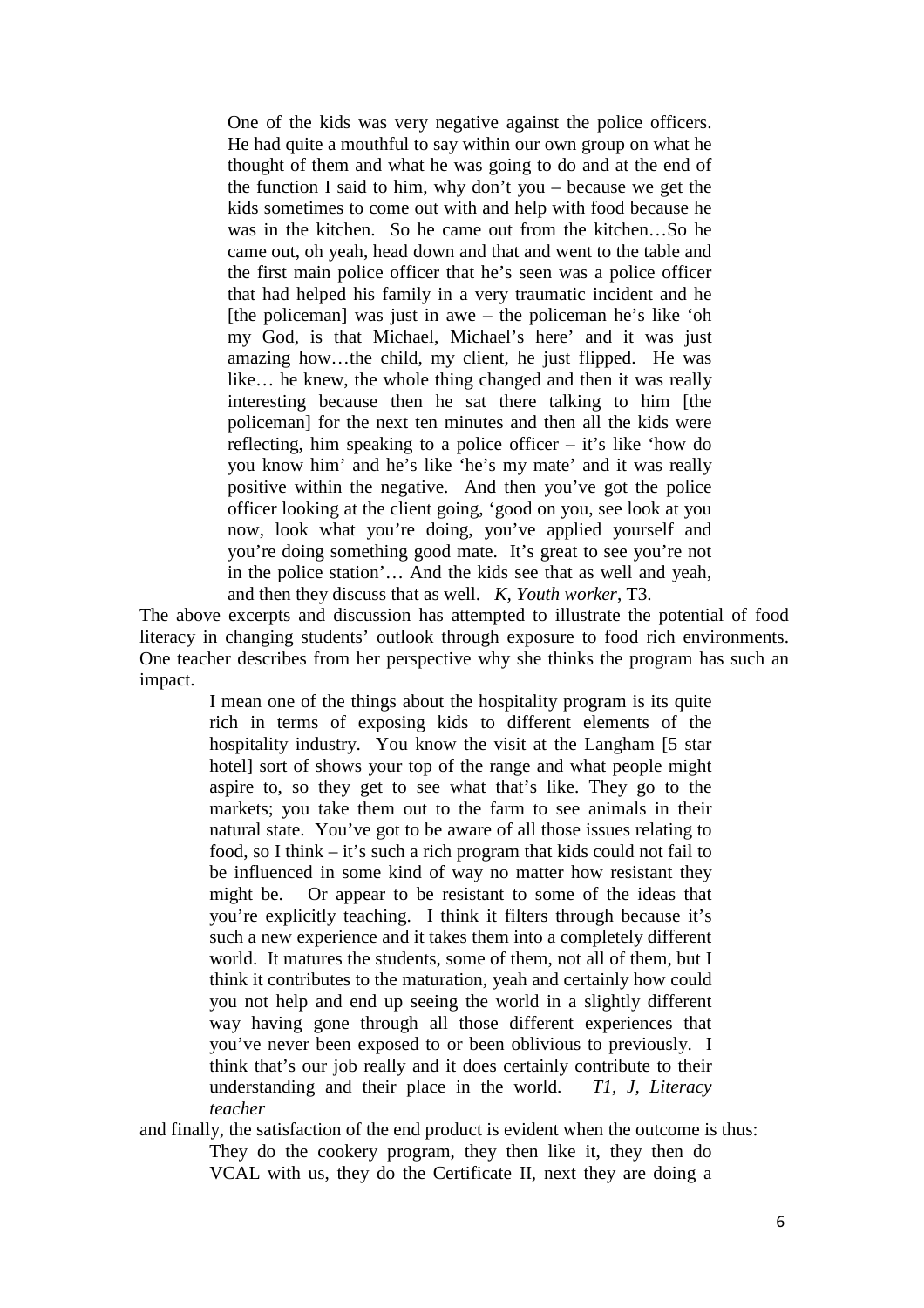diploma of hospitality –and now they are managing a venue. They are buying lunch for me. My job is done! *T2, C, Senior educatoryouth programs* 

The use of semi-structured interviews has allowed the exploration of different perspectives from a wide range of interested practitioners, in relation to transformation of students' through food literacy. The range of quotes from the interviews has attempted to demonstrate and indicate the potential for personal, social and professional change when students engage with the variety of food programs being offered through educational sites.

When presented in a supported and non-threatening environment, the range of experiences offered in a well structured food based program presents a wide range of potentially rich encounters that enable and normalise positive behaviours. This in turn has on-going flow on constructive effects on other aspects of the students' lives, as was demonstrated for instance in Michael's subsequent encounter with the policeman.

#### **Conclusion**

Albeit based on a small number of sites and interviews, the initial indications of this research and the resultant material tends to suggest that a better understanding of food, through gardening, cooking and eating healthily may have the capacity to engage some students in a more meaningful and relevant way to the world they live in today.

Not only do the findings resonate with Dewey's 100 year old philosophical approach to applied learning, but correlate with recent studies identified in the literature review that support the contention that exposure to food rich programs have the capacity to engage students, and consequently transform lives through empowerment.

If this increase in personal food literacy has the potential to capture students' interest, then such programs may be one way to not only positively address the current health crisis in young people, but provide constructive strategies to engage with disengaged youth and help deal with other issues that are relevant in the modern world.